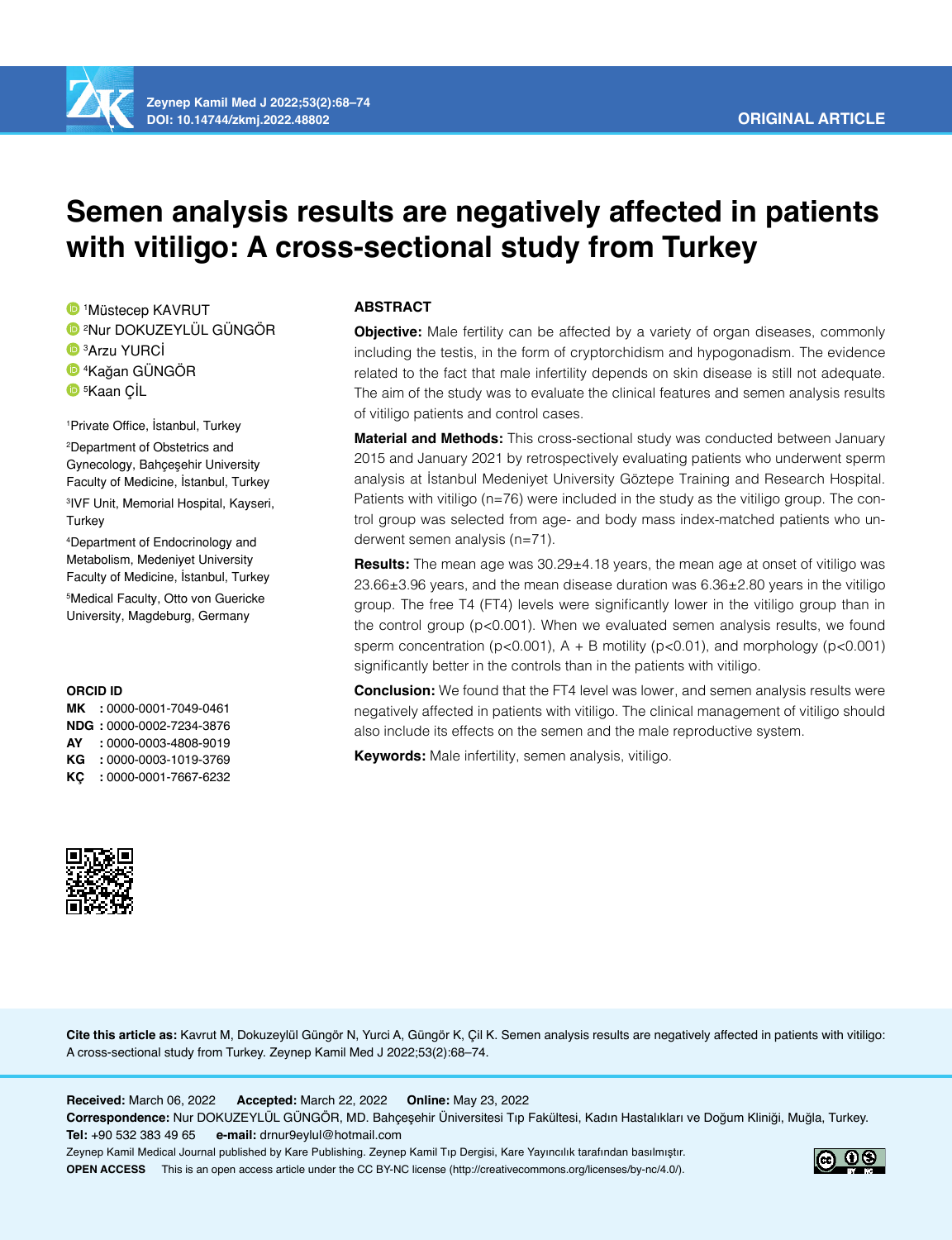# **INTRODUCTION**

Vitiligo is a multifactorial disorder characterized by the loss of functional melanocytes, and both genetic and nongenetic factors play a pathogenic role.[1] The precise cause of vitiligo is unknown. The worldwide prevalence of vitiligo is 0.2%–1.8%.[2] It is believed that there is a progressive decrease in functional melanocytes. Autoimmune mechanisms, cytotoxic mechanisms, intrinsic melanocyte defects, oxidant–antioxidant mechanisms, and neural mechanisms are among the most popular theories in the development of vitiligo.[3] Recent data provide strong evidence supporting the autoimmune pathogenesis of vitiligo. Asymptomatic depigmented patches and macules are the most common presentation of vitiligo, which can be classified as segmental and nonsegmental. Although it is not a life-threatening disease, it decreases the quality of life in the affected person.<sup>[4]</sup> Male infertility is also a common problem, contributing to almost 50% of all infertility problems.[5] It is almost always defined by abnormal findings in semen analysis, which gives information about semen volume, sperm concentration, motility, and morphology. Both seminal leukocytes and sperm cells generate reactive oxygen species (ROS) and can interfere with sperm function by peroxidation of sperm lipid membranes and the creation of toxic fatty acid peroxides. ROS also have a normal physiologic role in the capacitation and the acrosome reaction. Elevated ROS have been implicated as a cause of male infertility.<sup>[5,6]</sup> Male fertility can be affected by a variety of organ diseases, commonly including the testis, in the form of cryptorchidism and hypogonadism.<sup>[7]</sup> Although the prevalence of skin diseases is not common, the associated male infertility represents a challenge due to the difficulty of its management.<sup>[7]</sup>

The aim of this study was to compare the clinical features and semen analysis results of vitiligo and control cases.

# **MATERIAL AND METHODS**

This cross-sectional study was conducted between January 2015 and January 2021 by retrospectively evaluating patients who underwent sperm analysis at İstanbul Medeniyet University Göztepe Training and Research Hospital. The study was approved by the medical ethics committee of İstanbul Medeniyet University Göztepe Training and Research Hospital (No: 2021/0008) and by the Local Institutional Review Board, and it was conducted according to the Helsinki Declaration.

## **Patients**

All patients aged between 25 and 45 years who underwent semen analysis at the relevant dates were evaluated in terms of the study (n=5167). Subjects with the additional disease were excluded from the study (malignancy, autoimmune disorders, diabetes mellitus, hypothyroidism, and hyperthyroidism). Patients with vitiligo (n=76) were included in the vitiligo group. The diagnosis of vitiligo was made clinically and using Wood's lamp. None of the men with vitiligo had chromosomal abnormalities or varicoceles. In 2011, an international consensus classified vitiligo into two major forms: nonsegmental vitiligo (NSV) and segmental vitiligo (SV).[8] We also divided the patients with vitiligo into two groups as NSV and SV. We divided patients with vitiligo into three groups according to their sperm concentrations as follows: patients with vitiligo + normal semen analysis as group A,



**Figure 1:** Flow diagram of the study.

patients with vitiligo+oligozoospermia (sperm concentration between 5 and  $15\times10^6$  mL<sup>-1</sup>) as group B, and patients with vitiligo  $+$  severe oligozoospermia (sperm concentration <5×10<sup>6</sup> /mL) as group C. The control group (n=71) was selected from among patients who underwent semen analysis and were matched according to age and body mass index (BMI) to the patients with vitiligo. The flow chart of the study is shown in Figure 1.

#### **Measurements**

The parameters examined in the study were as follows: characteristics of cases (age, BMI, and family history); disease features (duration of disease, clinical type, Koebner phenomenon, and halo nevus); and the level of hormones [follicle-stimulating hormone (FSH), luteinizing hormone (LH), thyroxine (FT4), thyroid-stimulating hormone (TSH), testosterone, prolactin]. Blood glucose; semen analysis (volume, sperm concentration, total motility,  $A + B$  motility, and morphology); age; age of onset; clinical type; and family history were recorded. Routine biochemical tests under fasting conditions were conducted.

## **Statistical Analysis**

All analyses were performed using the SPSS v21 statistical package (SPSS, Inc., Chicago, IL, USA). For the normality check, histogram and Q–Q plots were used. The data are given as mean±standard deviation or median (minimum–maximum) for continuous variables according to the normality of distribution, and as frequency (percentage) for categorical variables. Normally distributed variables were analyzed using the independent samples t-test or one-way analysis of variances depending on the count of the groups. Pairwise comparisons of these variables were performed using Tukey's test or Tamhane's test depending on the homogeneity of variances. Nonnormally distributed variables were analyzed using the Mann–Whitney U test or the Kruskal–Wallis test depending on the count of the groups. Pairwise comparisons of these variables were performed using the Bonferroni correction. Categorical variables were analyzed using the Chi-squared test. p<0.05 was accepted as statistically significant.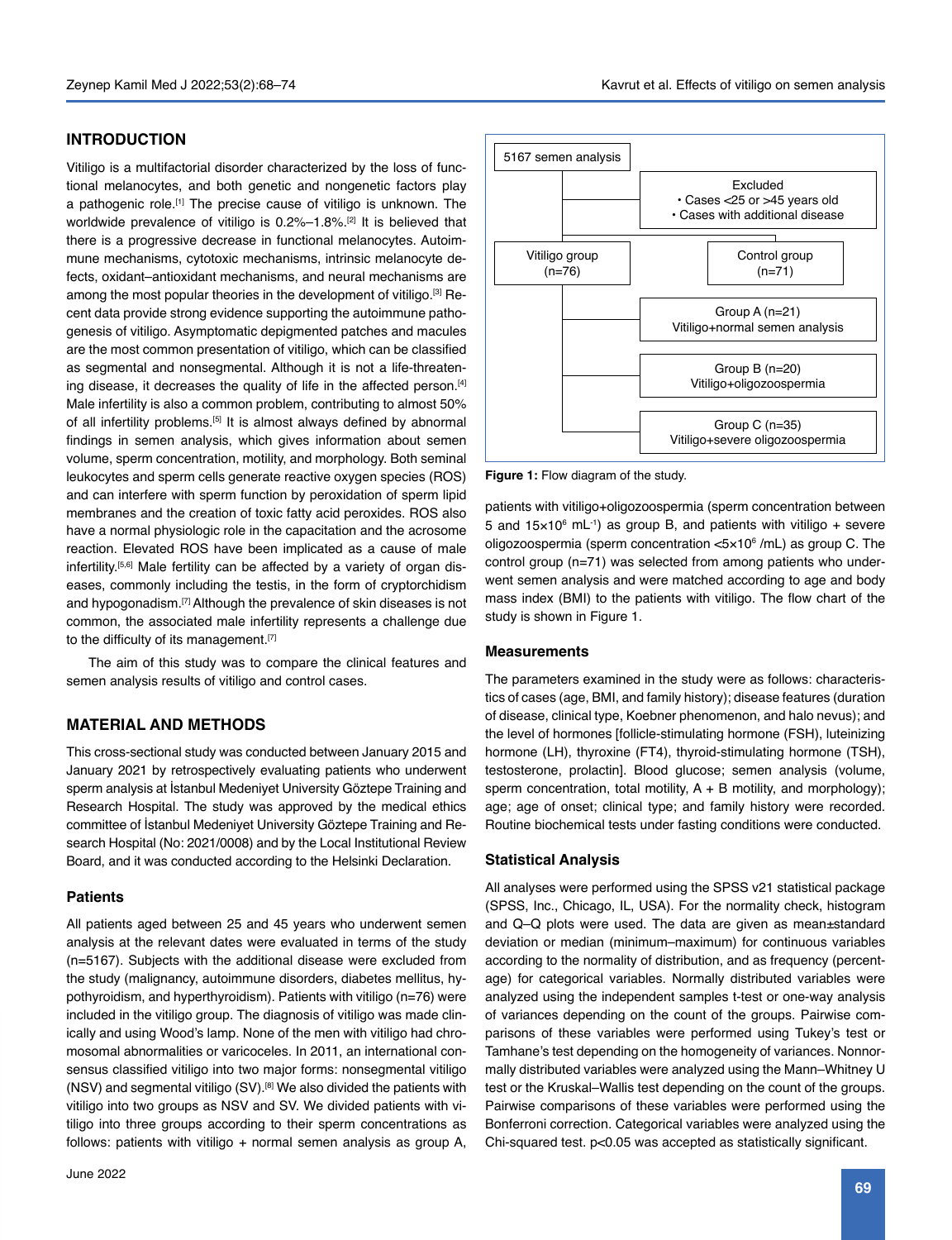



# 10.00 8.00 Morphology **Morphology** 6.00 4.00 2.00 0.00 Group A Group B Group C Control Groups

**Figure 3:** Boxplot of the morphology for all groups.

# **RESULTS**

Seventy-six patients with vitiligo and 71 healthy controls were included in our study. The mean age was  $30.29\pm4.18$  (range  $25-45$ ) years. The mean age at onset was 23.66±3.96 (range 15–35) years, and the mean duration of disease was 6.36±2.80 (range 2–20) years in the vitiligo group. Sixty-seven (88.16%) patients had NSV and 9 (11.84%) had SV. Seven (9.21%) patients had a family history, 3 (3.95%) had the Koebner phenomenon, and 1 (1.32%) patient had halo nevus. Free T4 (FT4) levels were significantly lower in the vitiligo group than in the control group (p<0.001). There were no significant differences between the groups regarding age, BMI, FSH, LH, TSH, testosterone, prolactin, and blood glucose levels. When we evaluated the semen analysis results, we found that sperm concentration,  $A + B$  motility, and morphology were significantly higher in the controls than in the patients with vitiligo (p<0.001, p<0.01, and p<0.001) (Fig. 2).

There were no significant differences between the groups concerning volume and total motility (Table 1). We divided patients with vitiligo into three groups according to their sperm concentrations. There were no significant differences between groups regarding age, age at onset, duration of disease, BMI, clinical type, family history, Koebner phenomenon, and halo nevus. FT4 levels were significantly higher in the control group than in the other groups (p<0.001). There were no significant differences between group A, group B, and group C concerning FT4 levels. In addition, we found no significant differences between the four groups with regard to FSH, LH, TSH, testosterone, prolactin, and blood glucose levels.

We found no significant differences between the four groups with regard to semen volume. Sperm concentration was significantly higher in group A and the control group than in group B and group C. In addition, sperm concentrations were significantly higher in group B than in group C (p<0.001). Total motility was significantly higher in group A than in the other groups and significantly higher in the control group than in group B and group C ( $p < 0.001$ ). A + B motility was significantly higher in group A and the control group than in group B and group C. In addition, A + B motility was significantly higher in group B than in group C (p<0.001). Morphology was significantly higher in group A and the control group than in group B and group C (p<0.001) (Fig. 3). A summary of the variables and analysis results according to the group is shown in Table 2.

## **DISCUSSION**

Vitiligo can affect different aspects of patients' lives, especially their external appearance. In this study, in which clinical features and semen analysis results were evaluated in patients with vitiligo, the FT4 value was lower in patients with vitiligo compared with the control group. Also, sperm concentration,  $A + B$  motility, and morphology were statistically significantly lower in the vitiligo group.

Skin disorders can be associated with other diseases. In a recent meta-analysis, Yuan et al.[9] examined the association of thyroid disorders with vitiligo, showing that various thyroid dysfunctions, especially subclinical hypothyroidism, were associated with vitiligo. In different studies, it has been shown that thyroid hormone levels are significantly different in patients with vitiligo when compared with healthy individuals.<sup>[10]</sup> In accordance with the literature, in our study, a significant difference was found in thyroid hormone levels (FT4) between the vitiligo and control groups. It will be useful to follow up with patients with vitiligo regularly in terms of thyroid diseases. In addition, it has been shown that the change in thyroid hormone levels negatively affects semen analysis parameters. Increased thyroid hormone levels can negatively affect semen volume, motility, and morphology.[11,12] The difference in FT4 levels among the groups identified in our study may also be a confounding factor affecting the semen analysis results. Inflammation and oxidative stress may affect sperm quality.[13,14]

In an experimental animal study, Umaoka et al.<sup>[15]</sup> reported that skin-derived cytokines triggered in diseases with inflammation in the skin negatively affect spermatogenesis and sperm viability. Azenabor et al.<sup>[16]</sup> reported that increased cytokine and oxidative stress levels in diseases that caused inflammation negatively affected sperm health and might cause DNA damage and apoptosis. They emphasized that the increase in inflammation in the body might be indirectly related to male infertility due to the decrease in sperm quality. Although vitiligo is a common skin disorder, the pathogenesis remains unknown. It was shown that inflammation and oxidative stress was accepted as a trigger factor in melanocyte degeneration. Free radicals can harm protein, carbohydrate, lipid, and DNA.[17-19]

Considering the results of these studies, we thought that one of the reasons for the more negative results in sperm analysis parameters in patients with vitiligo in our study might be due to increased inflammation level. In vitiligo, the autoimmunity hypothesis is primarily focused on genetic factors and the relationship of vitiligo with other autoimmune disorders. It is also supported by the high prevalence of organ-specific autoantibodies in patients with vitiligo compared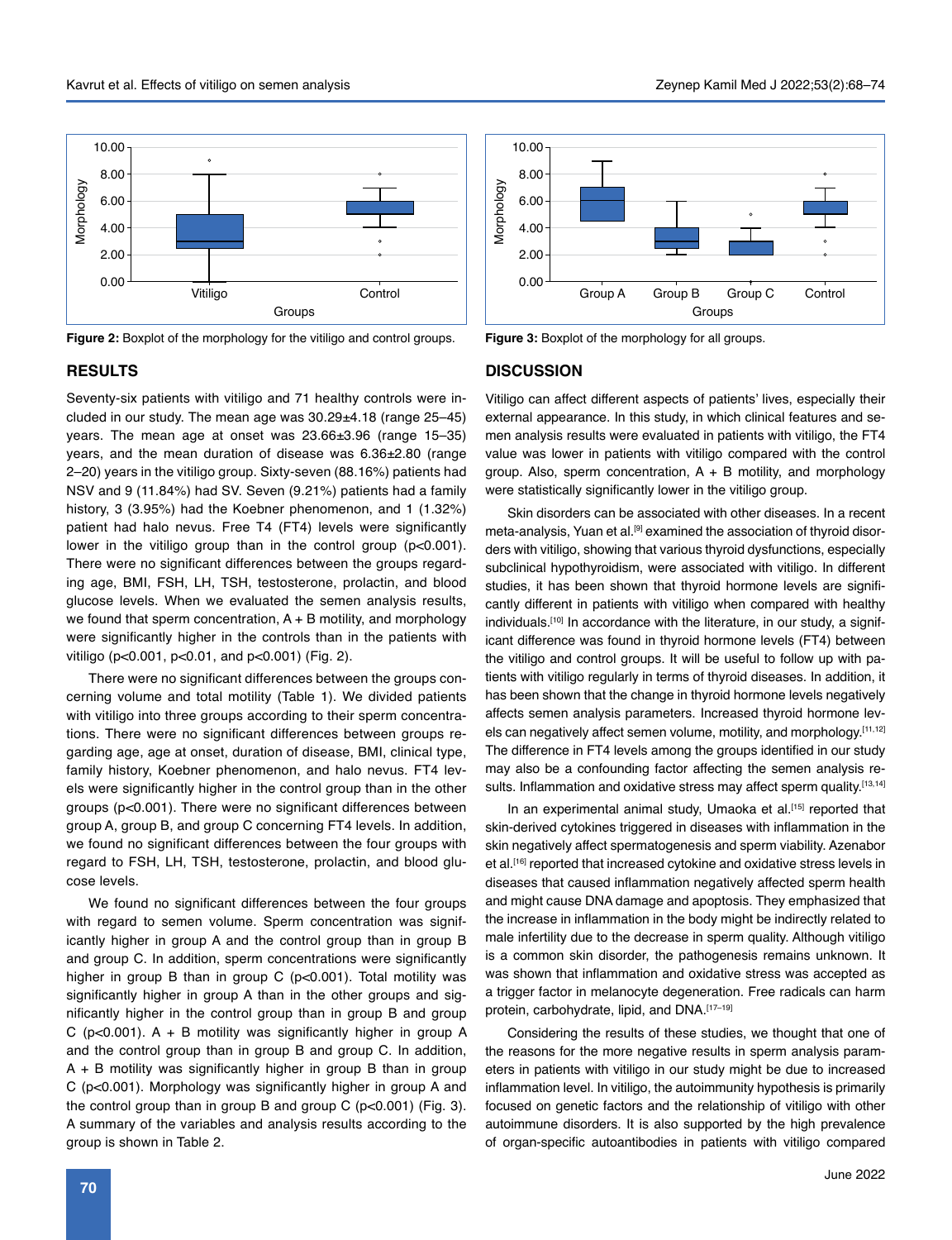| Table 1: Summary of the variables and analysis results according to the groups |                     |                     |         |  |  |  |
|--------------------------------------------------------------------------------|---------------------|---------------------|---------|--|--|--|
|                                                                                | <b>Groups</b>       |                     |         |  |  |  |
|                                                                                | Vitiligo (n=76)     | Control (n=71)      | p       |  |  |  |
| Age                                                                            | $30(25 - 45)$       | $30(25 - 40)$       | 0.878   |  |  |  |
| Age at onset                                                                   | 23.66±3.96          |                     | N/A     |  |  |  |
| Duration of disease                                                            | $6(2-20)$           |                     | N/A     |  |  |  |
| Body mass index                                                                | 24.58±2.28          | 24.39±1.49          | 0.565   |  |  |  |
| Clinical type                                                                  |                     |                     |         |  |  |  |
| Nonsegmental                                                                   | 67 (88.16%)         |                     | N/A     |  |  |  |
| Segmental                                                                      | 9(11.84%)           |                     |         |  |  |  |
| Family history                                                                 | 7(9.21%)            |                     | N/A     |  |  |  |
| Koebner phenomenon                                                             | 3(3.95%)            |                     | N/A     |  |  |  |
| Halo nevus                                                                     | 1(1.32%)            |                     | N/A     |  |  |  |
| <b>FSH</b>                                                                     | $4.73 \pm 1.22$     | $4.75 \pm 1.22$     | 0.911   |  |  |  |
| LH                                                                             | $4.48 \pm 1.28$     | $4.64 \pm 1.21$     | 0.448   |  |  |  |
| FT4                                                                            | $1.10(0.90 - 1.41)$ | $1.20(1.01 - 1.41)$ | < 0.001 |  |  |  |
| <b>TSH</b>                                                                     | $2.00(1.50 - 4.00)$ | $2.18(1.58 - 3.56)$ | 0.555   |  |  |  |
| Testosterone                                                                   | $4.23(3.11 - 7.28)$ | 4.50 (2.44-7.28)    | 0.064   |  |  |  |
| Prolactin                                                                      | 14.5 (10-20)        | 14.80 (4.23-19.67)  | 0.854   |  |  |  |
| Blood glucose                                                                  | 86.53±4.67          | 86.13±4.98          | 0.616   |  |  |  |
| Semen analysis                                                                 |                     |                     |         |  |  |  |
| Volume                                                                         | $3.43 \pm 0.94$     | $3.46 \pm 0.81$     | 0.799   |  |  |  |
| Sperm concentration                                                            | $9(0.5 - 112)$      | 45 (16-111)         | < 0.001 |  |  |  |
| <b>Total motility</b>                                                          | 57.97±14.81         | 61.30±9.26          | 0.103   |  |  |  |
| $A + B$ motility                                                               | 29.95±9.21          | 39.79±7.93          | < 0.001 |  |  |  |
| Morphology                                                                     | $3(0-9)$            | $5(2-8)$            | < 0.001 |  |  |  |
|                                                                                |                     |                     |         |  |  |  |

## **Table 1: Summary of the variables and analysis results according to the groups**

Data are given as mean±standard deviation or median (minimum–maximum) for continuous variables according to the normality of distribution and as frequency (percentage) for categorical variables. FSH: Follicle-stimulating hormone; LH: Luteinizing hormone; FT4: Thyroxine; TSH: Thyroid-stimulating hormone; N/A: Non-applicable.

with the normal population. The destruction of melanocytes and the appearance of antibodies against them are key points in the autoimmune theory.<sup>[20]</sup> It is now evident that vitiligo is an autoimmune disease, implicating a complex relationship between programming and function of the immune system, aspects of the melanocyte autoimmune target, and dysregulation of the immune response.<sup>[21]</sup> Oxidative stress may be the trigger factor in the destruction of melanocytes.<sup>[22]</sup> Skin diseases may affect male fertility at pretesticular (hypothalamic/ pituitary), testicular, and posttesticular (genitourinary ducts/accessory sex organs) levels. In general, it has been shown that many severe illnesses depress testicular function, as evidenced by low testosterone levels, unchanged immunoreactive inhibin levels, and decreased or mildly increased gonadotropin levels.<sup>[7]</sup> This kind of transient and reversible biochemical androgen deficiency (secondary hypogonadism) is very common, and it is considered a normal response. In addition, severe skin disorders with a high Charlson Comorbidity Index showed

volume, sperm count, motility, and increased abnormal forms.[23] On the other hand, and because the skin and its appendages are androgen-dependent, male infertility due to hypogonadism can be associated with secondary skin changes. Several genetically determined skin disorders may be associated with hypogonadism. Expectedly, affected patients have both cutaneous and extracutaneous manifestations including involvement of the male reproductive system. Except for polyarteritis nodosa and erythema nodosum leprosum, testicular involvement in autoimmune diseases is unusual. Nevertheless, there are few reports about the affection of male fertility in a variety of other autoimmune diseases.[7] Due to this tendency to other autoimmune disorders, there can also be an immune response and antibody formation in the testis against itself in patients with vitiligo. It is very difficult to evaluate the association of uncommon diseases. The association between vitiligo and male infertility can also be evaluated

a significantly higher rate of semen abnormalities, such as low semen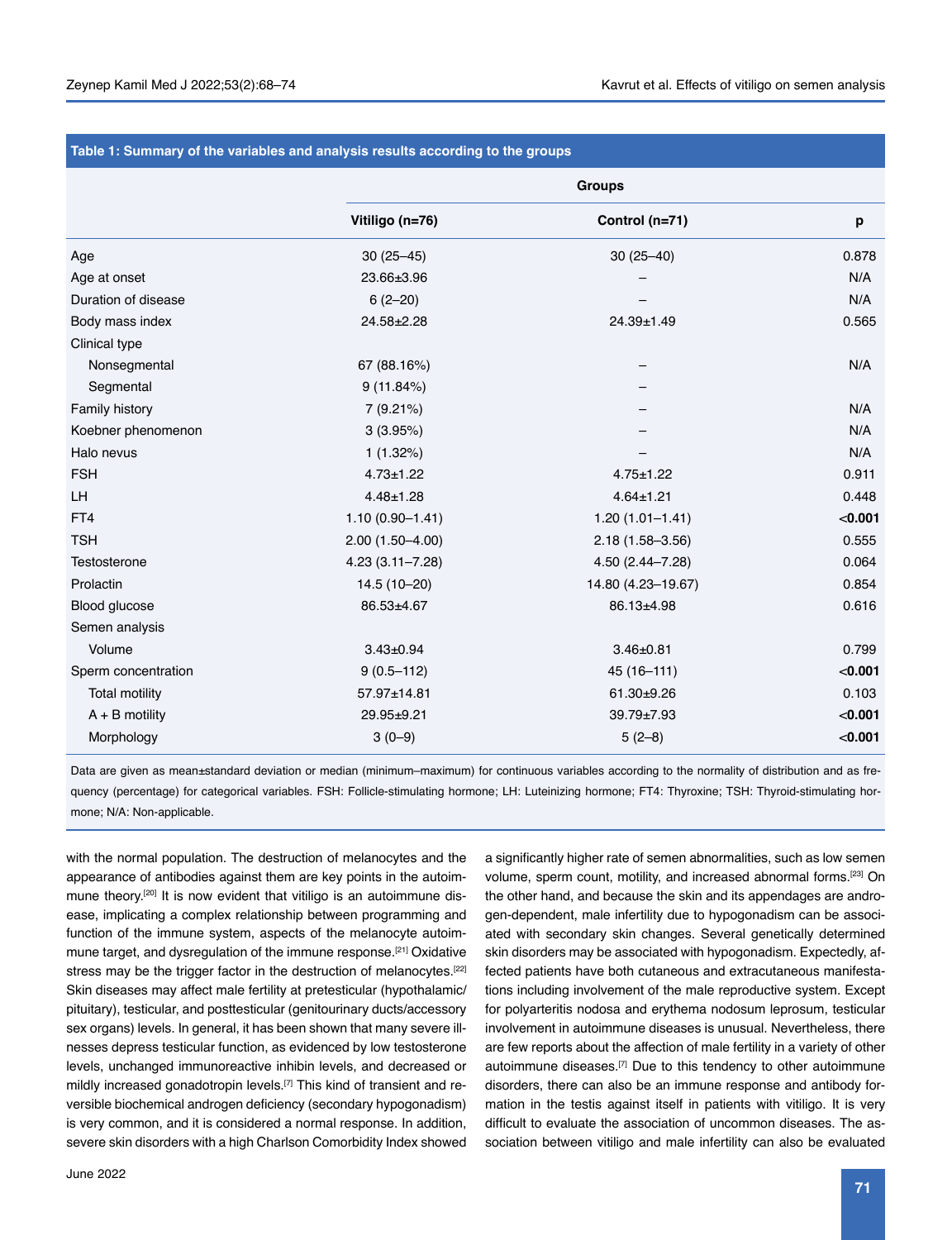| Table 2: Summary of the variables and analysis results according to the groups |                         |                         |                    |                         |         |  |  |  |
|--------------------------------------------------------------------------------|-------------------------|-------------------------|--------------------|-------------------------|---------|--|--|--|
|                                                                                | <b>Groups</b>           |                         |                    |                         |         |  |  |  |
|                                                                                | Group A (n=21)          | Group $B(n=20)$         | Group $C(n=35)$    | Control (n=71)          | p       |  |  |  |
| Age                                                                            | $30.5(27-45)$           | 27.5 (25-36)            | $31(25-39)$        | $30(25 - 40)$           | 0.372   |  |  |  |
| Age at onset                                                                   | 23.14±3.65              | 22.35±3.96              | 24.71±3.95         |                         | 0.079   |  |  |  |
| Duration of disease                                                            | $5.5(5-20)$             | $6(4-10)$               | $6(2-14)$          |                         | 0.432   |  |  |  |
| Body mass index                                                                | $25.10 \pm 3.02$        | 24.35±1.20              | $24.39 \pm 2.25$   | 24.39±1.49              | 0.492   |  |  |  |
| Clinical type                                                                  |                         |                         |                    |                         |         |  |  |  |
| Nonsegmental                                                                   | 17 (80.95%)             | 20 (100.00%)            | 30 (85.71%)        |                         | 0.140   |  |  |  |
| Segmental                                                                      | 4 (19.05%)              | $0(0.00\%)$             | 5(14.29%)          |                         |         |  |  |  |
| Family history                                                                 | $0(0.00\%)$             | $1(5.00\%)$             | 6(17.14%)          |                         | 0.075   |  |  |  |
| Koebner phenomenon                                                             | $0(0.00\%)$             | $0(0.00\%)$             | 3(8.57%)           |                         | 0.161   |  |  |  |
| Halo nevus                                                                     | $0(0.00\%)$             | $0(0.00\%)$             | 1(2.86%)           |                         | 0.552   |  |  |  |
| Semen analysis                                                                 |                         |                         |                    |                         |         |  |  |  |
| Volume                                                                         | $3.40 \pm 1.00$         | $3.45 \pm 0.97$         | $3.43 \pm 0.92$    | $3.46 \pm 0.81$         | 0.993   |  |  |  |
| Sperm concentration                                                            | 39 $(18-112)^a$         | 11 $(8-14)^{b}$         | 3.21 $(0.5-4.8)$ ° | 45 $(16-111)^a$         | < 0.001 |  |  |  |
| <b>Total motility</b>                                                          | 78.43±8.13 <sup>a</sup> | $51.75 + 5.06$ °        | 49.26±8.44°        | $61.30 + 9.26$          | < 0.001 |  |  |  |
| $A + B$ motility                                                               | 41.62±4.47 <sup>a</sup> | 28.90±2.15 <sup>b</sup> | 23.54±6.78°        | 39.79±7.93 <sup>a</sup> | < 0.001 |  |  |  |
| Morphology                                                                     | $6(5-9)$ <sup>a</sup>   | $3(2-6)^{b}$            | $3(0-5)^{b}$       | $5(2-8)^a$              | < 0.001 |  |  |  |
|                                                                                |                         |                         |                    |                         |         |  |  |  |

Data are given as mean±standard deviation or median (minimum–maximum) for continuous variables according to the normality of distribution and as frequency (percentage) for categorical variables. Same letters denote the lack of statistically significant differences between groups.

in this context. Abdel-Naser and Zouboulis underlined that the association of male infertility with skin diseases could be seen in various congenital syndromes, as well as in acquired skin diseases, and that the medication for skin diseases might also cause male infertility.<sup>[7]</sup> Although the current drugs used by the patients were not evaluated in our study, it was thought that the drugs used for vitiligo might also have affected sperm parameters. In many syndromes, there is an association of skin pigmentation disorders with male infertility (hypogonadism and cryptorchidism).[24,25] As suggested in our study, it has been shown that there may be a relationship between hypopigmented lesions and male infertility in various syndromes such as McCune–Albright, Prader-Willi, Pallister-Killian, and Fanconi anemia.<sup>[26-28]</sup> To the best of our knowledge, this study is the first to investigate the relationship between vitiligo and sperm analysis differences. Although the mechanism could not be demonstrated in studies evaluating the relationship between hypopigmented areas and sperm parameters, knowing this relationship and acting in that direction will facilitate early treatments. Although the underlying pathogenesis of vitiligo has not been revealed, various theories have been proposed on this issue. In different studies, zinc-α2-Glycoprotein (ZAG), a protein that is thought to have a role in the relationship between vitiligo and male infertility, has been mentioned.<sup>[29,30]</sup> This protein is secreted in various fluids in the body and has many functions. The ZAG protein is involved in the regulation of melanin synthesis.[31] ZAG is also an important protein in terms of lipolysis and lipid metabolism and is associated with obesity. [32,33] It has been suggested that lipid metabolism is an important factor in the regulation of sperm movements, and sperm motility may be affected by disrupting this metabolism in ZAG protein problems.<sup>[34,35]</sup> In addition, the ZAG protein can directly affect sperm motility through membrane activation.[35] In different studies, it has been shown that the ZAG protein is associated with the adequacy of sperm motility during the fertilization process.[36] For these reasons, we thought that disorders of the ZAG protein, which were suggested to have a role in both vitiligo pathogenesis and sperm motility, could account for the results of our study.

# **Limitations**

This study has several limitations. The retrospective design of the study is an important limitation. Although the relationship between vitiligo and sperm parameters has been examined, the direction and cause of this relationship could not be determined due to the study design. The sample of the study consists of patients who gave semen samples for various reasons. The indication for semen analysis was not examined in our study. In cases with an indication for semen analysis, the possibility of finding an abnormality in the results may be higher. Therefore, selection bias may have occurred in the determination of the groups, and our control group cannot be considered completely healthy. Another limitation is that the FT4 value, which is a variable that may affect the semen analysis results, is different between the groups. FT4 may have been a confounding factor affecting semen analysis results.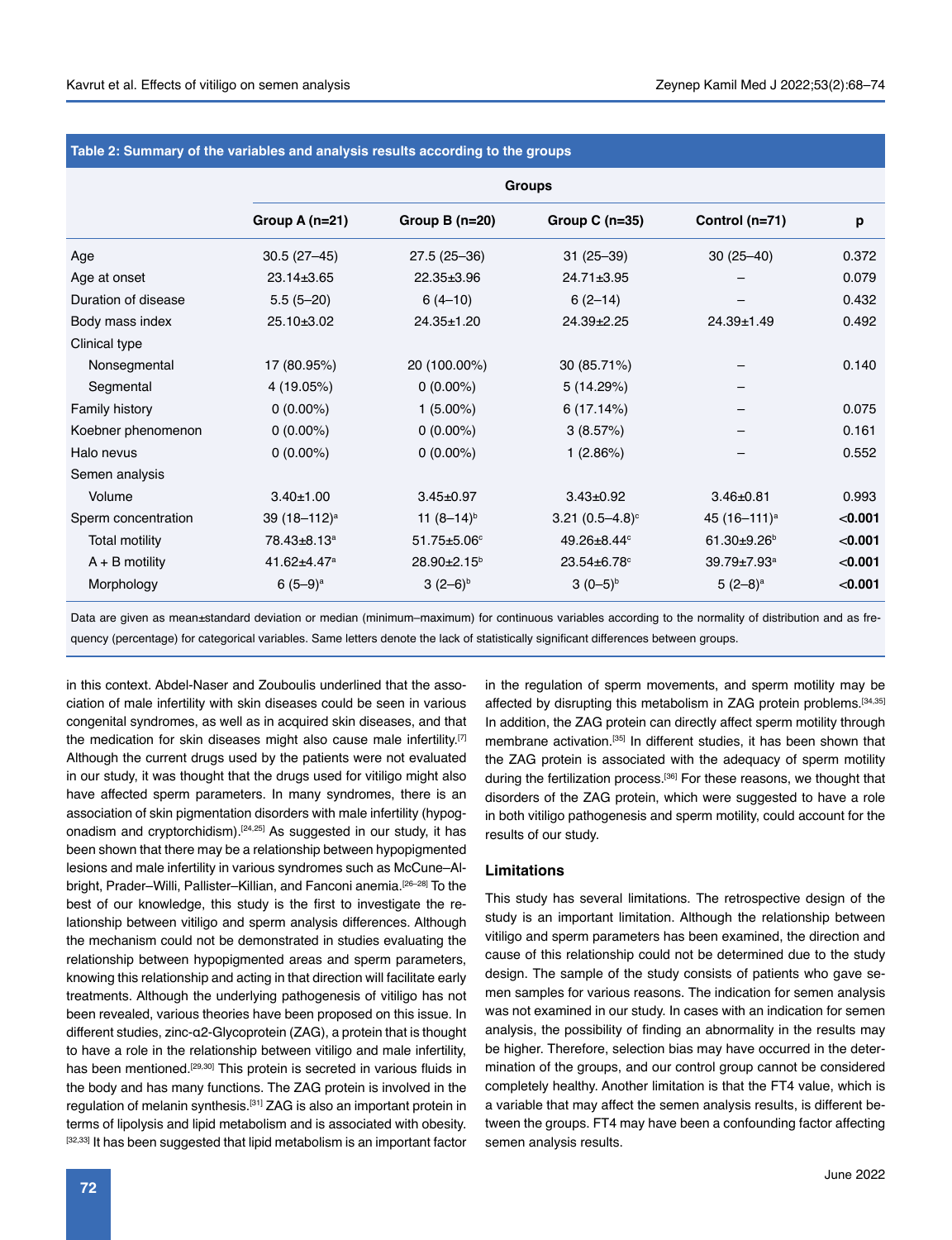# **CONCLUSION**

We found that FT4 levels were lower and semen analysis results (sperm concentration,  $A + B$  motility, and morphology) were more negatively affected in patients with vitiligo. The clinical management of vitiligo should also include its effects on the skin and male reproductive system. Comprehensive studies examining the relationship between vitiligo and male infertility are valuable in reinforcing the results of our study.

## **Statement**

**Ethics Committee Approval:** The İstanbul Medeniyet University Göztepe Training and Research Hospital Clinical Research Ethics Committee granted approval for this study (date: 27.01.2021, number: 2021/0008).

**Informed Consent:** Written informed consent was obtained from patients who participated in this study.

**Peer-review:** Externally peer-reviewed.

**Author Contributions:** Concept – NDG; Design – MK, KG; Supervision – KÇ, AY; Resource – KG, AY; Materials – KG, NDG, MK; Data Collection and/or Processing – NGD, MK,AY; Analysis and/or Interpretation – KÇ, MK; Literature Search – KÇ; Writing – NDG, MK; Critical Reviews – NDG, MK.

**Conflict of Interest:** The authors have no conflict of interest to declare.

**Financial Disclosure:** The authors declared that this study has received no financial support.

# **REFERENCES**

- 1. Rodrigues M, Ezzedine K, Hamzavi I, Pandya AG, Harris JE; Vitiligo Working Group. New discoveries in the pathogenesis and classification of vitiligo. J Am Acad Dermatol 2017;77:1–13.
- 2. Zhang Y, Cai Y, Shi M, Jiang S, Cui S, Wu Y, et al. The prevalence of Vitiligo: A meta-analysis. PLoS One 2016;11:e0163806.
- 3. Halder RM, Chappell JL. Vitiligo update. Semin Cutan Med Surg 2009;28:86–92.
- 4. Bergqvist C, Ezzedine K. Vitiligo: A review. Dermatology 2020;236:571– 92.
- 5. Agarwal A, Mulgund A, Hamada A, Chyatte MR. A unique view on male infertility around the globe. Reprod Biol Endocrinol 2015;13:37.
- 6. Kumar N, Singh AK. Trends of male factor infertility, an important cause of infertility: A review of literature. J Hum Reprod Sci 2015;8:191–6.
- 7. Abdel-Naser MB, Zouboulis CC. Male fertility and skin diseases. Rev Endocr Metab Disord 2016;17:353–65.
- 8. Ezzedine K, Lim HW, Suzuki T, Katayama I, Hamzavi I, Lan CC, et al. Revised classification/nomenclature of vitiligo and related issues: The Vitiligo Global Issues Consensus Conference. Pigment Cell Melanoma Res 2012;25:E1–13.
- 9. Yuan J, Sun C, Jiang S, Lu Y, Zhang Y, Gao XH, et al. The prevalence of thyroid disorders in patients with vitiligo: A systematic review and metaanalysis. Front Endocrinol (Lausanne) 2019;9:803.
- 10. Mubki T, Alissa A, Mulekar S, Albargawi S, Youssef M, Aljasser M. Association of vitiligo with anemia, vitamin B12 deficiency, diabetes mellitus, and thyroid dysfunction in Saudi Arab patients: A case control study. J Dermatol Dermatol Surg 2017;21:72–6.
- 11. Wajner SM, Wagner MS, Maia AL. Clinical implications of altered thyroid status in male testicular function. Arq Bras Endocrinol Metabol 2009;53:976–82.
- 12. La Vignera S, Vita R. Thyroid dysfunction and semen quality. Int J Immunopathol Pharmacol 2018;32:2058738418775241.
- 13. Bisht S, Faiq M, Tolahunase M, Dada R. Oxidative stress and male infertility. Nature Reviews Urology 2017;14:470–85.
- 14. Alahmar AT. Role of oxidative stress in male infertility: An updated review. J Hum Reprod Sci 2019;12:4–18.
- 15. Umaoka A, Takeuchi H, Mizutani K, Seo N, Matsushima Y, Habe K, et al. Skin inflammation and testicular function: Dermatitis causes male infertility via skin-derived cytokines. Biomedicines 2020;8:293.
- 16. Azenabor A, Ekun AO, Akinloye O. Impact of inflammation on male reproductive tract. J Reprod Infertil 2015;16:123–9.
- 17. Frisoli ML, Harris JE. Vitiligo: Mechanistic insights lead to novel treatments. J Allergy Clin Immunol 2017;140:654–62.
- 18. Solak B, Dikicier BS, Cosansu NC, Erdem T. Neutrophil to lymphocyte ratio in patients with vitiligo. Postepy Dermatol Alergol 2017;34:468– 70.
- 19. Boniface K, Seneschal J, Picardo M, Taïeb A. Vitiligo: Focus on clinical aspects, ımmunopathogenesis, and therapy. Clin Rev Allergy Immunol 2018;54:52–67.
- 20. van den Wijngaard R, Wankowicz-Kalinska A, Pals S, Weening J, Das P. Autoimmune melanocyte destruction in vitiligo. Lab Invest 2001;81:1061–7.
- 21. Spritz RA, Andersen GH. Genetics of vitiligo. Dermatol Clin 2017;35:245– 55.
- 22. Speeckaert R, Dugardin J, Lambert J, Lapeere H, Verhaeghe E, Speeckaert MM, et al. Critical appraisal of the oxidative stress pathway in vitiligo: A systematic review and meta-analysis. J Eur Acad Dermatol Venereol 2018;32:1089–98.
- 23. Eisenberg ML, Li S, Behr B, Pera RR, Cullen MR. Relationship between semen production and medical comorbidity. Fertil Steril 2015;103:66– 71.
- 24. Stratakis CA. Carney complex: A familial lentiginosis predisposing to a variety of tumors. Rev Endocr Metab Disord 2016;17:367–71.
- 25. Sharma ST, Nieman LK, Feelders RA. Cushing's syndrome: Epidemiology and developments in disease management. Clin Epidemiol 2015;7:281–93.
- 26. de Kerviler E, Guermazi A, Zagdanski AM, Gluckman E, Frija J. The clinical and radiological features of Fanconi's anaemia. Clin Radiol 2000;55:340–5.
- 27. Verhagen MM, Abdo WF, Willemsen MA, Hogervorst FB, Smeets DF, Hiel JA, et al. Clinical spectrum of ataxia-telangiectasia in adulthood. Neurology 2009;73:430–7.
- 28. Blyth M, Maloney V, Beal S, Collinson M, Huang S, Crolla J, et al. Pallister-Killian syndrome: A study of 22 British patients. J Med Genet 2015;52:454–64.
- 29. Bagherani N. The Newest hypothesis about Vitiligo: Most of the suggested pathogeneses of vitiligo can be attributed to lack of one factor, Zinc-α2-Glycoprotein. ISRN Dermatol 2012;2012:405268.
- 30. El-Rifaie AAAS, Gohary YM, Abd-El Aziz GM, Owies FO. Zinc-α2- Glycoprotein (ZAG): A new deficiency in vitiligo patients. Skinmed 2019;17:248–53.
- 31. Wei X, Liu X, Tan C, Mo L, Wang H, Peng X, et al. Correction to: Expression and function of Zinc-α2-Glycoprotein. Neurosci Bull 2019;35:778.
- 32. Severo JS, Morais JBS, Beserra JB, Dos Santos LR, de Sousa Melo SR, de Sousa GS, et al. Role of zinc in Zinc-α2-glycoprotein metabolism in obesity: A review of literature. Biol Trace Elem Res 2020;193:81–8.